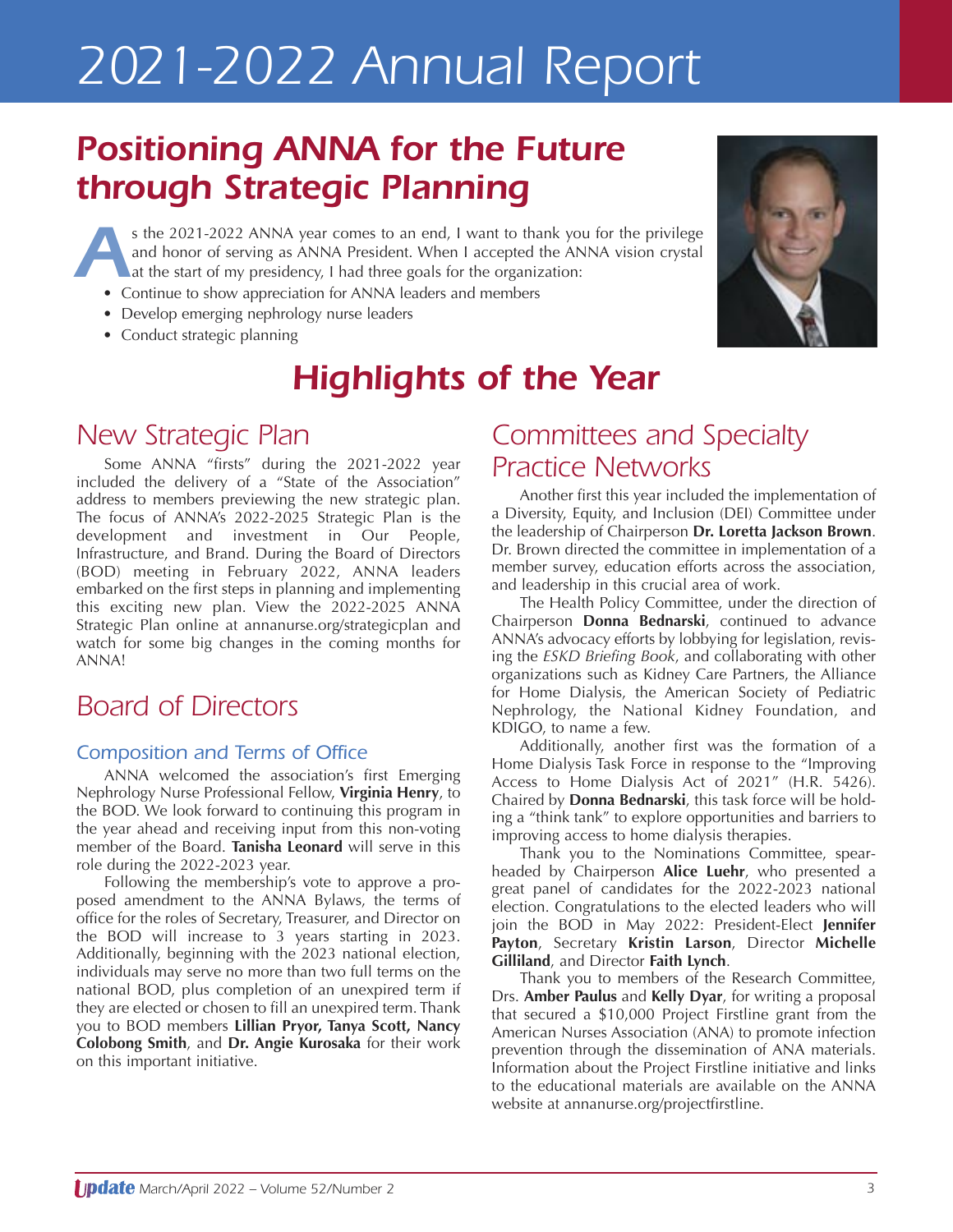ANNA's Specialty Practice Networks (SPNs) continued their valuable contributions to the association. Under the oversight of SPN Chairperson **Faith Lynch**, SPN team mem-



bers planned networking sessions for the National Symposium, updated clinical fact sheets, coordinated educational webinars on trending practice and professional topics, and shared their expertise via the discussion forums in ANNA Connected.

#### *Educational Opportunities and Resources*

Education continues to be a focal point for the association. In summer 2021, the American Nurses Credentialing Center (ANCC) reaccredited ANNA as an approved provider of continuing education for 4 years. This reaccreditation status reaffirms the strength and validity of the education ANNA offers.

The 2021 National Symposium was held virtually due to the waning pandemic. September 2021 brought brighter times, and ANNA offered its first hybrid event, the Nephrology Nursing Practice, Management, and Leadership Conference. Registrants participated in person in Hollywood, FL, *and* virtually from their homes or workplaces.

In October 2022, ANNA launched Certification its first modular based Nephrology Review Nursing Certification Review Course. Course Developed by **Dr. Cynthia Smith**, the course prepares nurses for the Certified Nephrology Nurse (CNN), Certified Dialysis Nurse (CDN), or the Certified Nephrology Nurse-Nurse

Practitioner (CNN-NP) exams. Watch for the release of the fourth edition of ANNA's textbook, *Contemporary Nephrology Nursing*, in late spring 2022. This edition features new chapters and content to address the advancing practice of nephrology nursing. Thank you to Editor **Sandra Bodin** and the many authors and reviewers who contributed to this publication.

This year, ANNA also has been busy creating a series of podcast episodes. If you have not listened to them, I encourage you to check them out at [annanurse.org/podcast.](http://annanurse.org/podcast) Also, another first was the creation of a "Why We Must Lead" video series. Stay tuned for a Leadership Challenge that will be launched very soon by the Leadership Committee.



In the end, although I may not have included your name in this report, I see all of you and appreciate your efforts, leadership, involvement, engagement, and hard work! Thank you for electing me and trusting me to serve as the first male president and the 52nd president of ANNA. I am humbled and honored to follow all the awesome leaders who served before me, and I hope I have done my part to continue ANNA's culture. This experience and responsibility will remain one of the best opportunities of my career!

To the current BOD – **Lillian Pryor, Dr. Angie Kurosaka, Sara Kennedy, Tanya Scott, Nancy Colobong Smith, Elizabeth St. John, Lucy Todd**, Emerging Nephrology Nurse Professional Fellow **Virginia Henry**, and Executive Director **Dr. Tamara Kear** – thank you for your engagement, leadership, and work to ensure we have a solid strategic plan in place and to uphold ANNA's mission to improves members' lives through education, advocacy, networking, and science.

> **David F. Walz, MBA, BSN, RN, CNN, FACHE** *ANNA President Greater Minnesota Chapter #329*



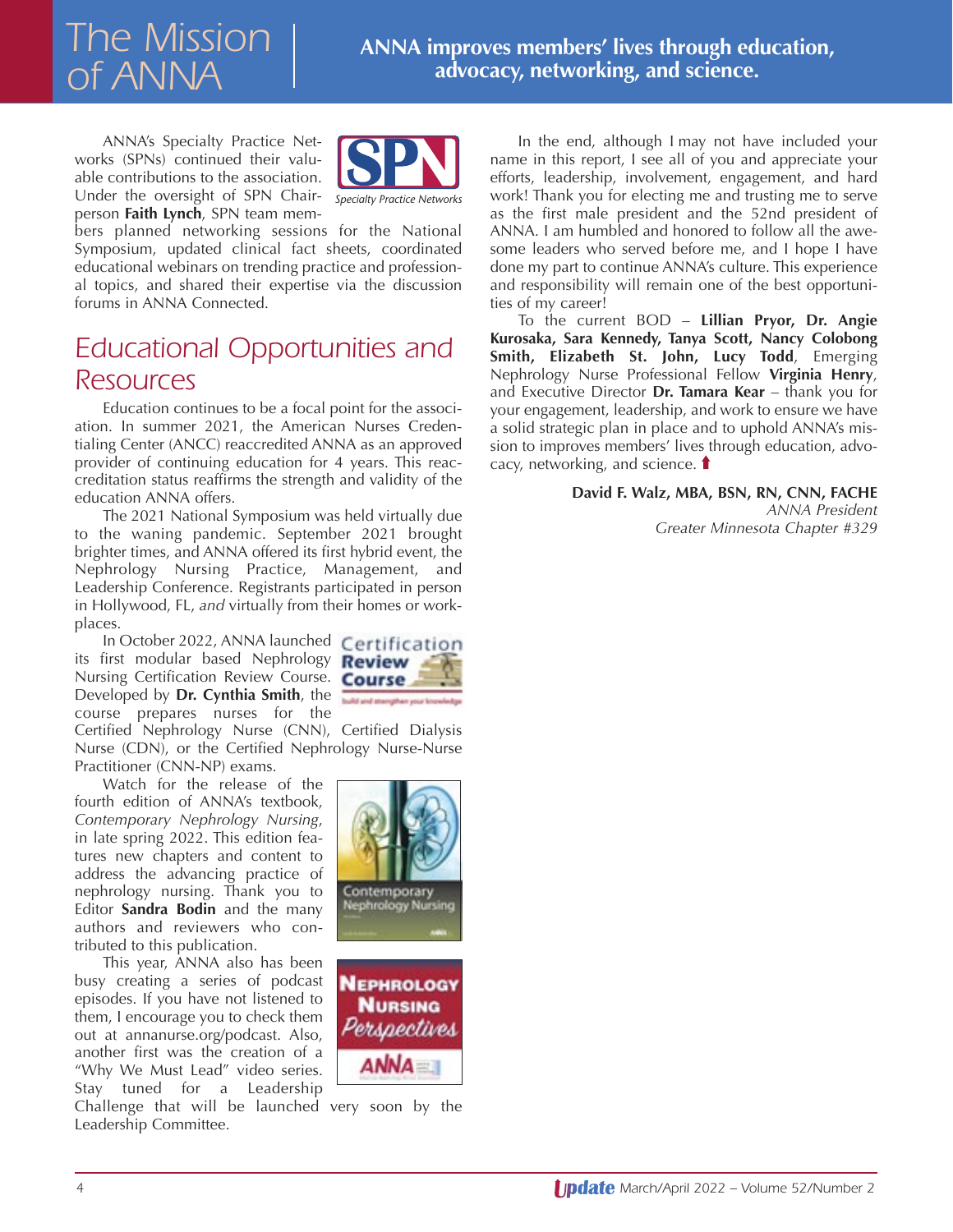

**MISSION**

The American Nephrology Nurses Association improves members' lives through education, advocacy, networking, and science.